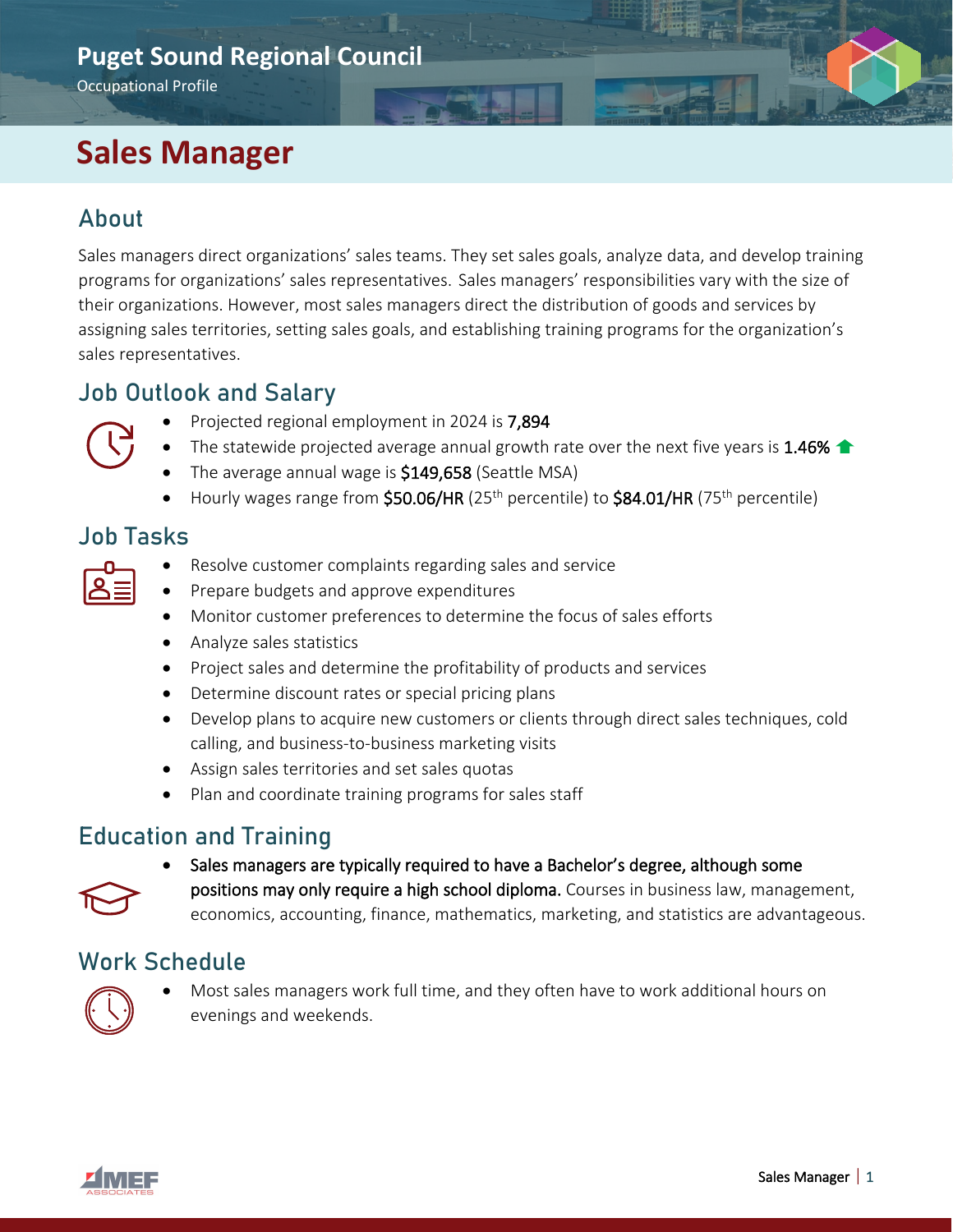#### **Skills**



- Analytical skills. Sales managers must collect and interpret complex data to target the most promising geographic areas and demographic groups and determine the most effective sales strategies.
- Communication skills. Sales managers need to work with colleagues and customers, so they must be able to communicate clearly.
- Customer-service skills. When helping to make a sale, sales managers must listen and respond to the customer's needs.
- Leadership skills. Sales managers must be able to evaluate how their sales staff performs and must develop strategies for meeting sales goals.

# **Technology**



- Customer relationship management CRM software: Eden Sales Manager; HEAT Software Goldmine; Oracle Eloqua; Salesforce software
- Database user interface and query software: Airtable; Yardi software
- Enterprise resource planning ERP software: Microsoft Dynamics GP; NetSuite ERP
- Business intelligence and data analysis software: IBM Cognos Impromptu; MicroStrategy; Qlik Tech QlikView

# Education and Training Resources

The following regional education and training programs are examples of programs in the region that can help you obtain education and credentials to become a Sales Manager. Some programs may require additional preparation and completion of prerequisites.

|  | County             | Programs                                                              |
|--|--------------------|-----------------------------------------------------------------------|
|  | <b>King County</b> | Apprenti (https://apprenticareers.org/locations/washington/)          |
|  |                    | Bellevue College (https://www.bellevuecollege.edu/)<br>$\bullet$      |
|  |                    | <b>Central Washington University, Des Moines</b><br>$\bullet$         |
|  |                    | (https://www.cwu.edu/des-moines/)                                     |
|  |                    | City University of Seattle (https://www.cityu.edu/)                   |
|  |                    | General Assembly (https://generalassemb.ly/browse)                    |
|  |                    | Green River College (https://www.greenriver.edu/)                     |
|  |                    | Highline College (https://highline.edu)                               |
|  |                    | Lake Washington Institute of Technology<br>$\bullet$                  |
|  |                    | (https://www.lwtech.edu/)                                             |
|  |                    | Northeastern University Seattle<br>$\bullet$                          |
|  |                    | (https://seattle.northeastern.edu/)                                   |
|  |                    | Northwest University (https://www.northwestu.edu/)<br>$\bullet$       |
|  |                    | <b>North Seattle College</b> (https://northseattle.edu/)<br>$\bullet$ |
|  |                    | Seattle Pacific University (https://spu.edu/)<br>$\bullet$            |
|  |                    | Seattle University (https://www.seattleu.edu/)                        |